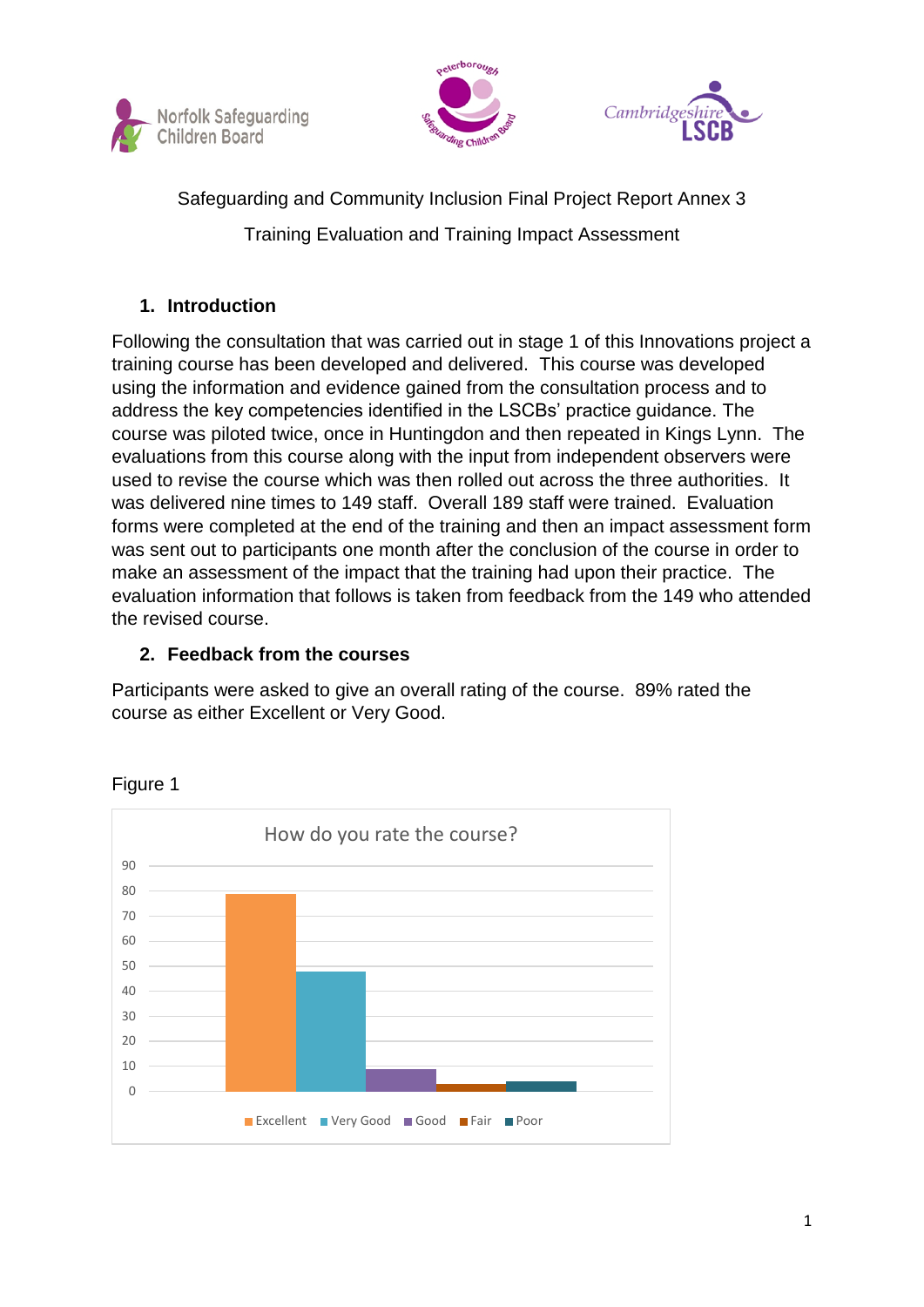The four staff who rated the course as poor attended on one day and were seated at the same table at the start and the end of the day. The same four participants were the only ones who completed the feedback forms to state that they were not satisfied that the course met the learning outcomes. There were limited comments on the forms to clarify their dissatisfaction with the course; suffice to say their failure to engage with the content of the course was apparent from the very start of the day and various efforts were made by the trainers to engage them throughout the course but to no avail. The whole point of evaluation is to review the training and ensure that it is effectively delivering on its aims and identified learning outcomes. When negative feedback is received it is essential to review the course to assess whether there is a failing in the course structure or the delivery or the identified aims, objectives and outcomes. The rest of the group on this day were either satisfied or very satisfied that the course met the learning outcomes, 67% of them rated the course as Excellent, 25% rated it as Very Good and 8% as Good. Other comments received from the rest of the participants provide evidence to suggest that the course was well received:

## *What was the most useful part of the day:*

- All of it!
- Really useful using one country as an example for continuity and understanding throughout the day
- Wanting to extend my knowledge/ practice in this area
- Learning about different cultures. It was really so useful and will aid my practice - considering how I can do things differently

## *What was the least useful:*

- all of it useful
- None benefited from all parts of today

## *What will you take away:*

- A better understanding of the significance of culture and the impact this has on families
- I will be researching other cultures and using the website that we looked at today
- That we need to review practice. Reaching out to different cultures is not about getting a letter translated, it is so much more!
- Confidence in acknowledging cultures/differences but at the same time feeling able to challenge if needed.

## *Any other comments:*

- I feel this is only the start in developing my skills in cultural competence
- Excellent. Thank you
- I liked the different styles of presentation e.g. quiz, video, some information etc. Made the day interesting throughout and held attention
- What brilliant training, I have really enjoyed the day, it has been very engaging. Thank you
- Best training I have had for ages!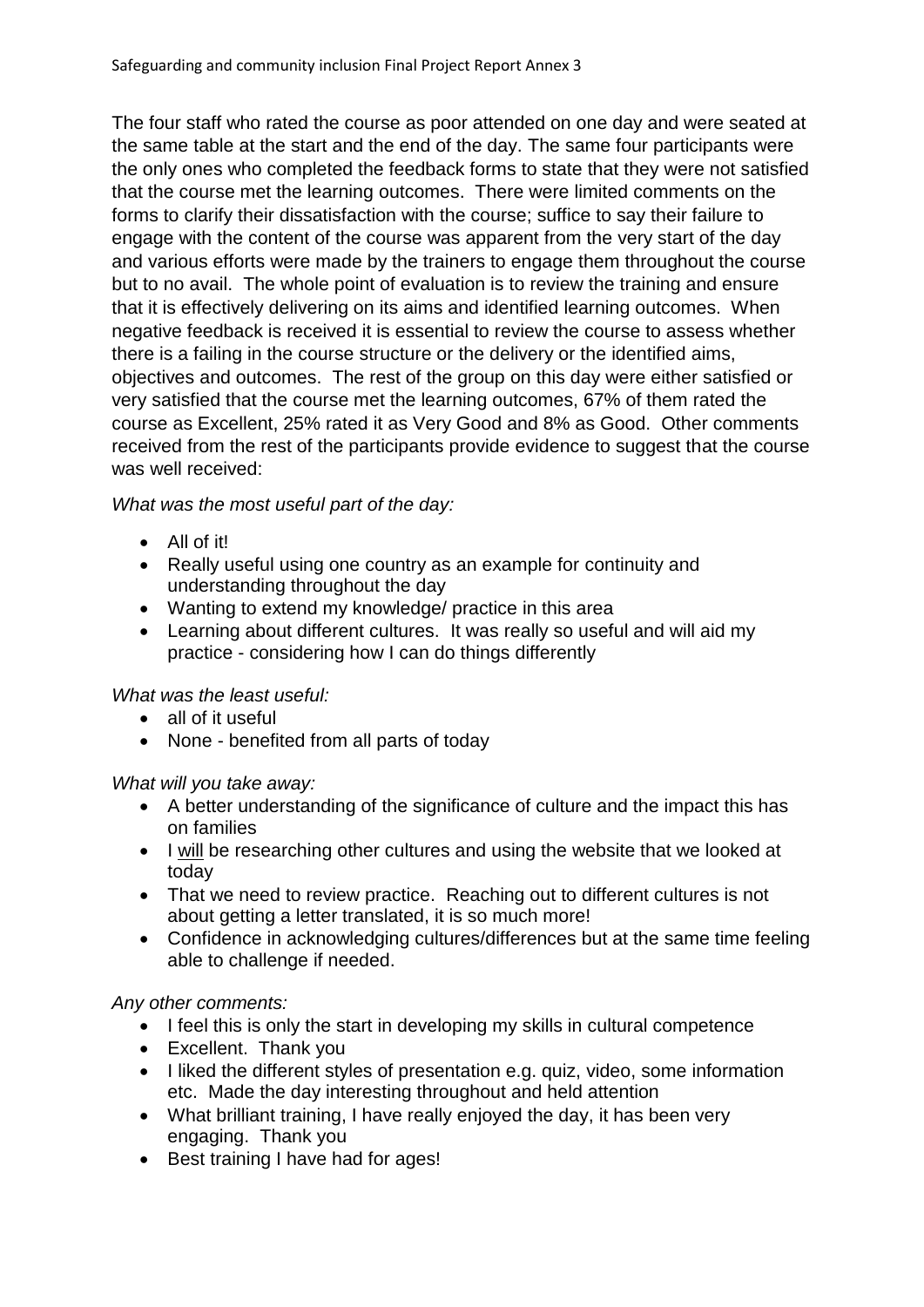At each training event participants were asked to self-assess their level of skills and knowledge before and after the training in relation to the following statements on a scale of 1 to 10 (1 is low and 10 is high):

- 1. My understanding of cultural issues
- 2. My confidence about engaging with Eastern European families
- 3. Recognising and appreciating my own cultural perspective
- 4. Confidence in my ability to make changes in my working practice that will make it more inclusive
- 5. Identifying ways in which I can make changes in my practice to better engage families with an Eastern European background.

Taking the average from all participants in the training there was a positive shift across all of these factors. The greatest change was in number 5 (2.9) and the smallest shift was in number 3 (1.64) see figure 2 below:



Figure 2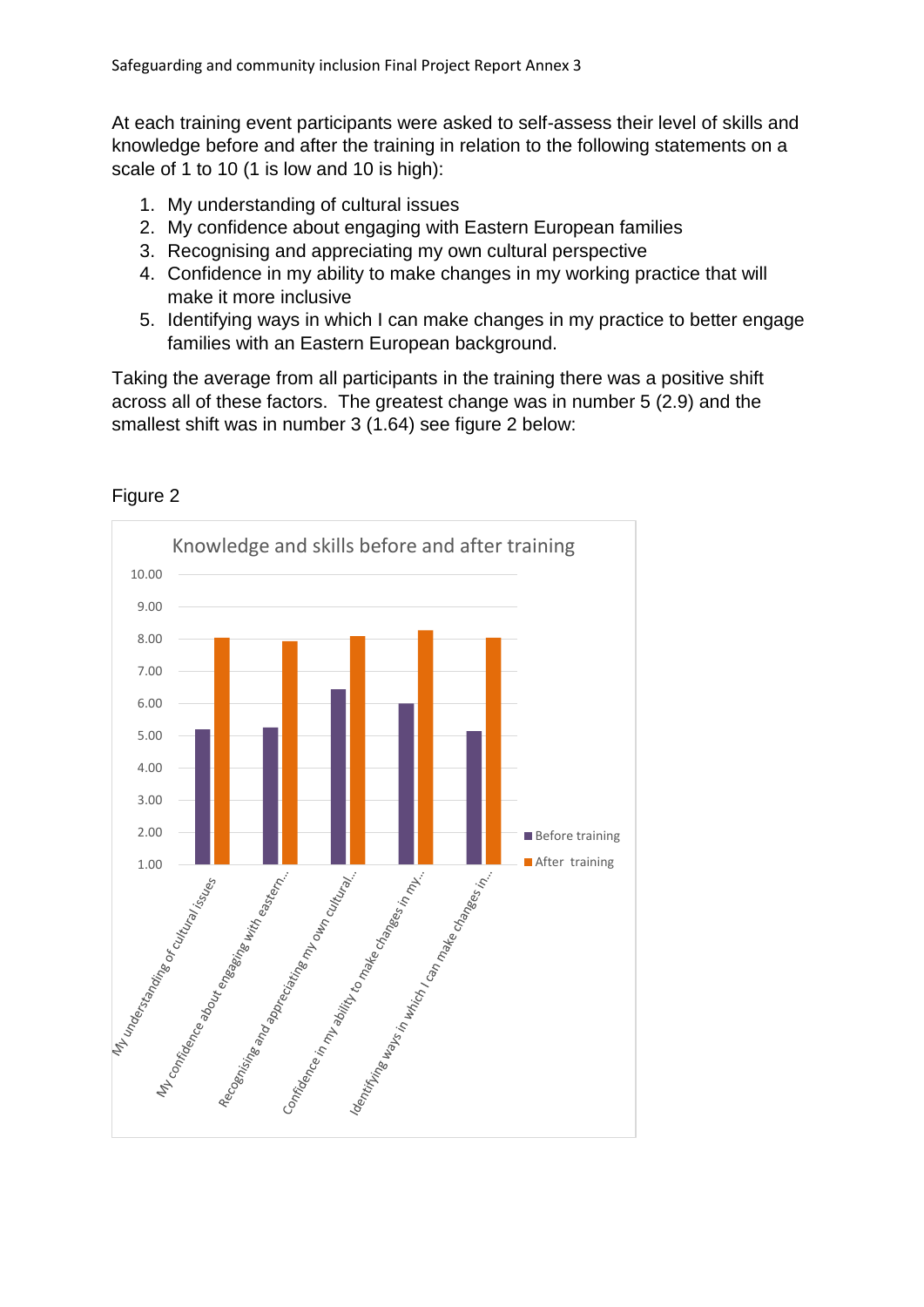The tables below contain a representative sample from the responses to the following questions;

- A. What was the most useful part of the day? Please explain why.
- B. What was the least useful? Please explain why
- C. What will you take away from today's training?
- D. Any other comments

Responses that merely cited a specific activity without referencing the reasoning have not been included in these tables.

#### **A. What was the most useful part of the day? Please explain why.**

I found it all really useful

Highlighting my own gaps in knowledge and the prejudices I have

The discussions and the very interactive training. The whole day was excellent – looking at our own practice, barriers, etc.

Realising my lack of knowledge and what resources are available.

Loved the networking - great to hear ideas from another perspective

learning from the consultation - lots of new learning

The whole day has been really good thankyou

Discussions. Trainers' knowledge

Not to be as nervous about taking on families with English as a second language How interactive it was throughout, no 'death-by-powerpoint' lots of free discussion and debate. Focusing on one culture to help relate and focus

Group discussion and challenge (which was most of the day!)

Watching video of YP thoughts and experiences

Understanding the concepts

Sharing knowledge and experience, discussing these and then applying the evidence

Thinking about safeguarding and linking this to culture

It was getting me to be more professionally curious about culture and to not be scared about not knowing - but your job is to find out.

Understanding culture and how to recognise barriers and be appreciative more of the issues different cultures have when coming into this country

Realising cultures are so diverse. Picking apart and working out what to do as a professional.

Case study - very useful to put theory into practice

Really useful using one country as an example for continuity and understanding throughout the day

Learning about different cultures. It was really so useful and will aid my practice considering how I can do things differently

#### **B. What was the least useful part of the day? Please explain why.**

No least useful bit. All helped to promote the message

Only being applied to Eastern European cultures

The whole day was useful. Difficult to separate but enjoyed the new cultural specific learning best. Enjoyed the rapid mix of interactive and listening. Kept it live.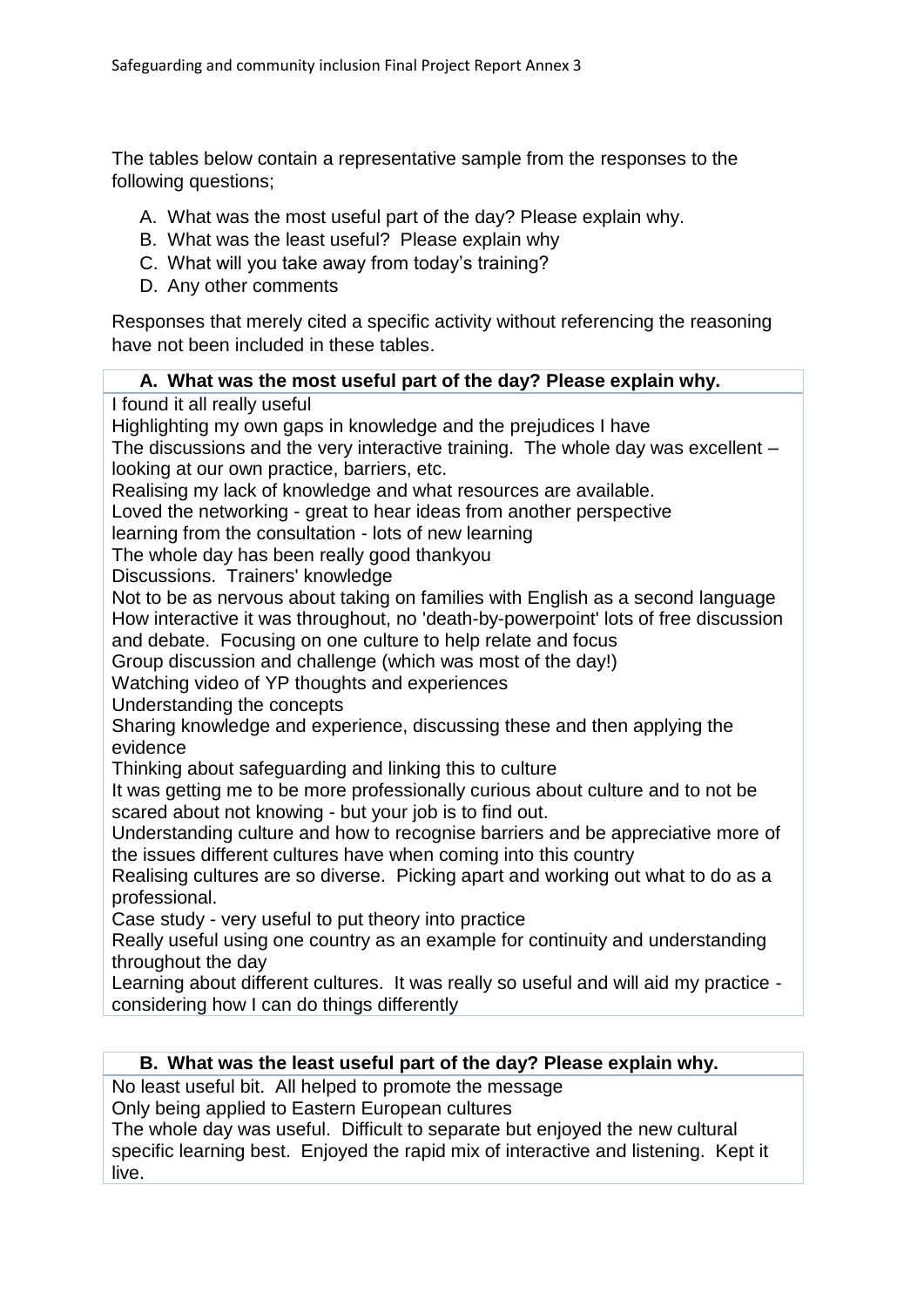I found everything on the course useful

Everything covered was relevant

More could have used re the consultation - more feedback in terms of experiences of families working with professionals

the part that I missed

I enjoyed it all - I felt it was varied and balanced in info and activity

Video - Difficult to see how they interpret negatives without the children realising what is normal and what was discrimination due to their culture.

It was all helpful and interesting

Partner talk - did not flow easily as an activity and was distracting having others close by with alternative direction

None - benefited from all parts of today

I felt the last exercise was least useful of the day. Thought this had already been covered.

## **C. What will you take away from today's training?**

Some really good 'stuff' which I have tried to get from other training courses Greater understanding of culture and importance of awareness of it + will cascade to colleagues

Much more information about safeguarding - learning about cultural barriers and ways to improve my practice

Learning from discussions, a deeper understanding of different cultures and a determination to share learning with staff in education

The cultural specifics of Eastern Europe and the thinking around how we can better work with this group - identifying and addressing barriers. Lots to discuss with the team.

The need to expand my awareness and understanding of other cultures to improve my practice

A lot more knowledge of the cultures and how to improve working with my service users

importance of being aware of different cultures and how this affects children Very useful information, strategies, tips etc to use in day 2 day work.

Better understanding to question engagement with families from a personal and professional aspect

To ask more questions and not be afraid to. To prepare more before meeting with young people and improve my knowledge base.

I have realised that I need to seek information about a specific culture prior to engaging with a family - more than I already do.

New knowledge. Awareness of cultural differences/difficulties/solutions.

Greater understanding of Eastern European cultures and potential barriers this may lead to in regards to engagement/access of services - and how I can work in a positive way to assist families in regard to this.

Challenging own prejudice, more open to cultural difference

Knowledge! An open mind.

Roll out learning to my organisation

Being more prepared to work with Eastern Europeans. Helps me understand Lithuanian culture and barriers.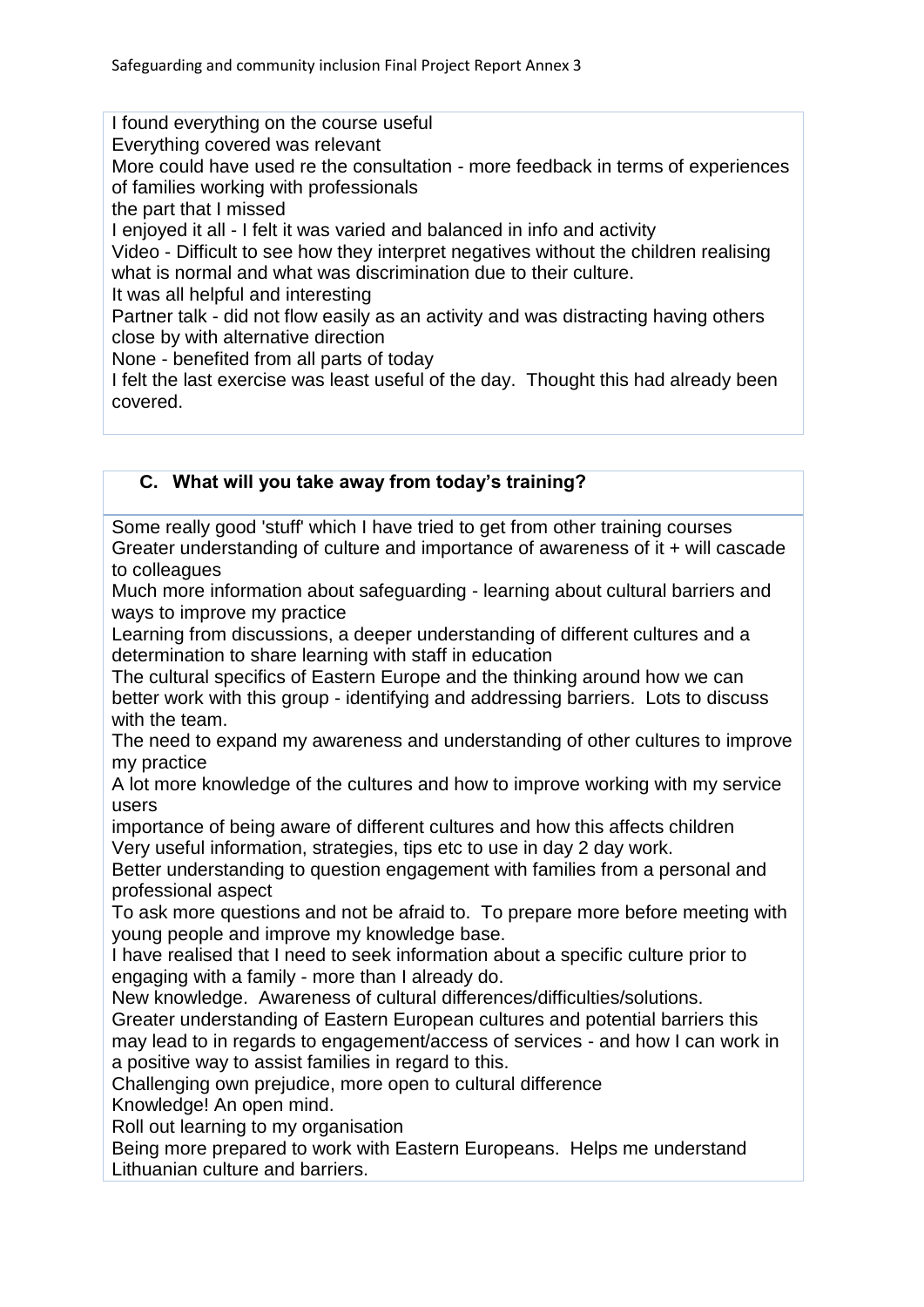Lots of thoughts and points of consideration which I will cascade to my team to encourage their attendance at similar courses/ encourage their research.

The need to raise cultural awareness on a regular basis in team meetings. Be professionally curious

How important culture is to everyone that we work with and how my own culture will influence my thoughts and actions.

To be able to react to safeguarding in different cultures and recognise cultural differences

using cultural competencies as part of safeguarding supervision

Trying harder and being more patient and understanding when trying to engage families from different cultures.

That I need to look into cultural differences more. Carry out research before I visit families.

A better understanding of the significance of culture and the impact this has on families

I will be researching other cultures and using the website that we looked at today That we need to review practice. Reaching out to different cultures is not about getting a letter translated, it is so much more!

Confidence in acknowledging cultures/differences but at the same time feeling able to challenge if needed.

#### **D. Any other comments**

I am really excited about the ways I can enhance my practice and engage with confidence.

Excellent. Very informative training and very thought provoking. Many thanks Training needs to continue in future to continue to develop knowledge and skills A great day, thank you. Very useful

Thank you - A really enjoyable day and worthy training

Really interesting and insightful, plenty of food for thought. Thanks Fantastic course, very informative

Really good course/training. Very enjoyable and thought provoking

I found some of the views from other candidates quite narrow-minded but felt that this was managed really well by the facilitators

Would love more in depth training covering specific cultures, not just Eastern European

Very useful for me and the team I work in.

Great, interactive, informative training, thank you

Very good training. Should be mandatory to all staff who work with Eastern European communities

We need more opportunities for training about cultural competence. This should be mandatory so that service provision is equitable. Also professional curiosity and respectful challenge.

Thanks really enjoyed it. I will encourage other colleagues to go on it.

Very interesting. I will be finding out other ways to develop my knowledge in this area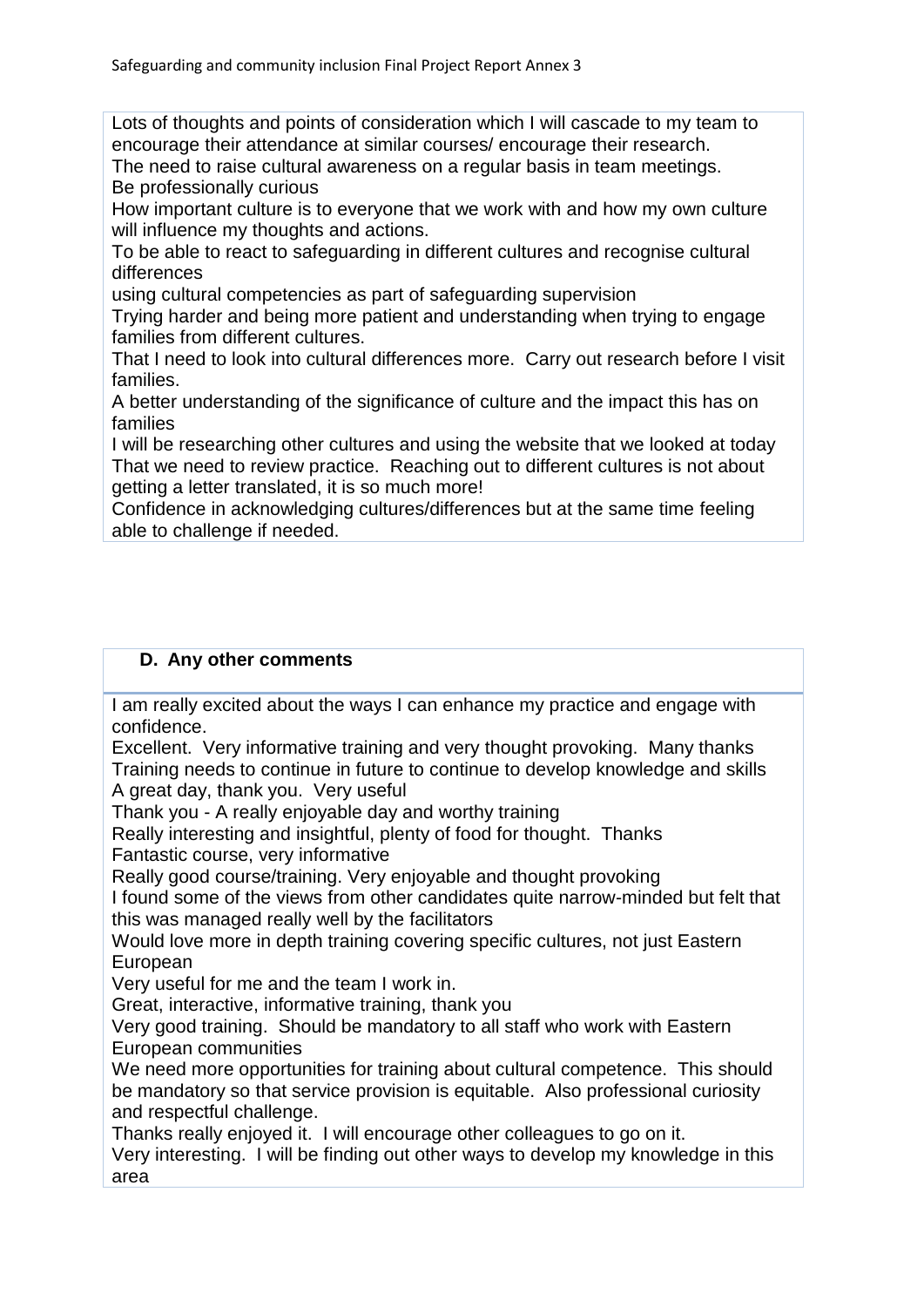I will take this with me through the rest of my training and hopefully it will inform me when I am working and enable me to have a better understanding.

It would have improved the day if participants were given the opportunity to discuss their own experiences of working with these groups of people.

Did not feel that our healthcare setting was key to this day, therefore disappointed with content of course

I feel this is only the start in developing my skills in cultural competence Interesting day. Good engagement with other people who attended.

We do not deal face to face with eastern Europeans so it is very difficult to have a conversation on language line. I think this will help in my conversations with other professionals who work closely with the families.

I liked the different styles of presentation e.g. quiz, video, some information etc. Made the day interesting throughout and held attention

What brilliant training, I have really enjoyed the day, it has been very engaging. Thank you

Best training I have had for ages!

## **3. Training impact assessment**

Following the training course an impact assessment form was sent out to participants one month later with section for them and their line manager to identify any changes in practice. Due to the limited time for running the project, returns from the final training course have not yet been collated. This means that the following data comes from eight out of the nine courses. Response came from 35% of participants.

Participants were asked the following questions:

- A. How much did you learn from the course?
- B. To what extent was the course relevant to your job?
- C. To what extent has this course supported your work with eastern European migrant families?
- D. Where possible, with your Line Manager, jointly assess your levels of knowledge, confidence, and skills to engage effectively with migrant families from Eastern Europe after this training
- E. Additional Comments: Please write below any additional comments you wish to make, including how you are currently using the training in your work

| <b>LEARNING</b> – How much did you learn from the |    |    |   |   |   |                              |
|---------------------------------------------------|----|----|---|---|---|------------------------------|
| course?                                           |    |    |   |   |   |                              |
|                                                   |    |    |   |   |   |                              |
|                                                   | 5  |    | 3 | 2 |   |                              |
| Learned a<br>lot                                  | 17 | 36 |   |   | O | Learned<br>nothing of<br>use |

Responses to the first question are set out in the table and figure 3 below.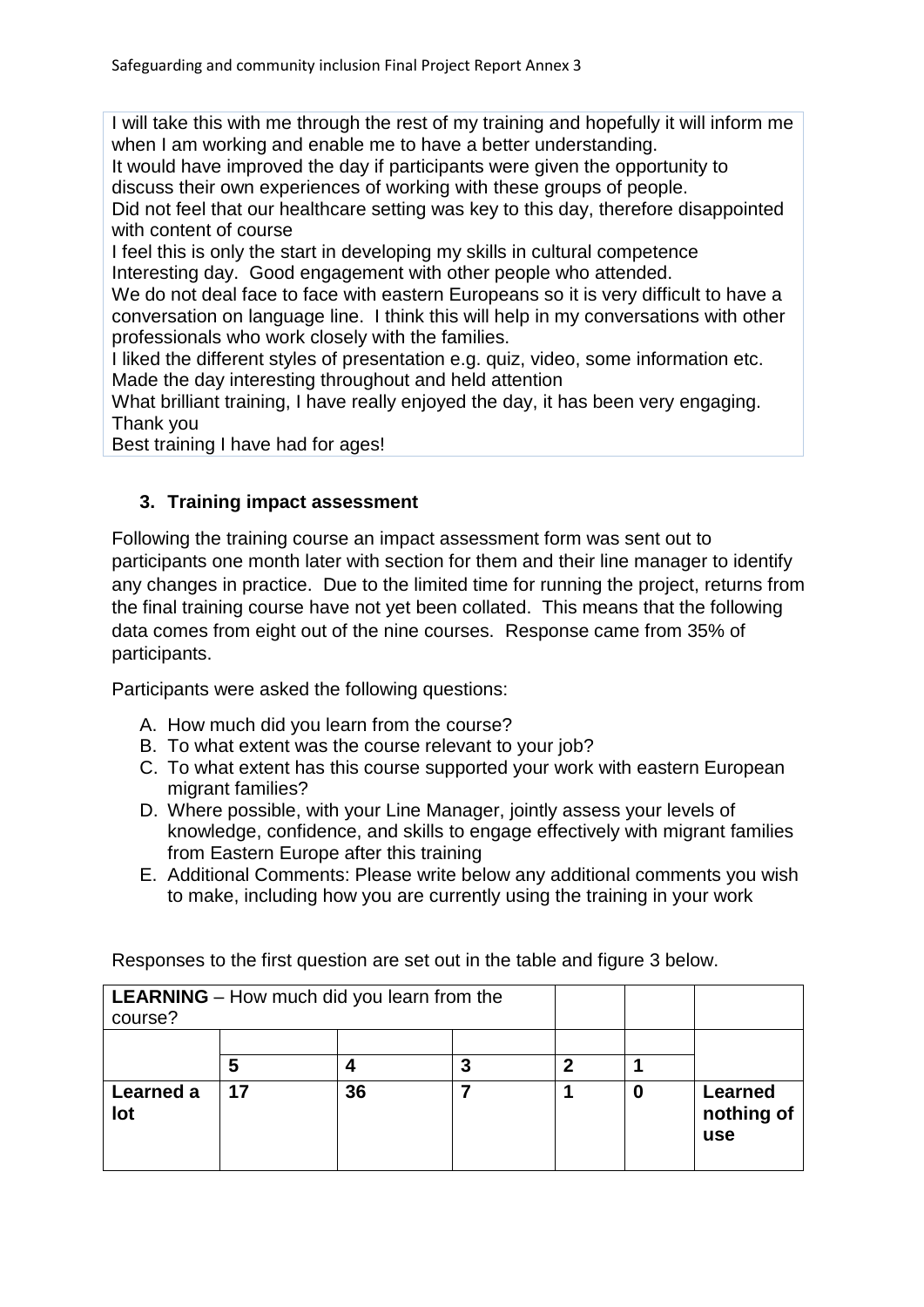

## Figure 3

The following are a representative sample from the responses to the requests for comments about participants' learning:

- The course has taught me to re-think the way I work with families with different cultures. I find myself doing more background checks into people's cultures before engaging with them.
- Good to understand how different communities view safeguarding and how different demands / personal circumstances can put a child at risk.
- It has really made me consider the cultural differences between different nationalities and how much I was unaware of the impact of these before.
- The course opened my eyes to cultural differences and increased my understanding of the family situations of the Eastern European children and parents with whom I work.
- I found the course really highlighted the cultural differences and how is it was so easy to misinterpret actions and situations. The course has given me the confidence to approach and support families from another culture.
- I had a good understanding of the subject; however, the course was a real refresher for me.
- The course gave me a greater understanding of the cultural differences and to put this information into practice when it comes to safeguarding children from these cultures.
- Differences in how we perceive risk, and how Eastern European's perceive the same situation. Instead of 'reacting', it may sometimes be better to discuss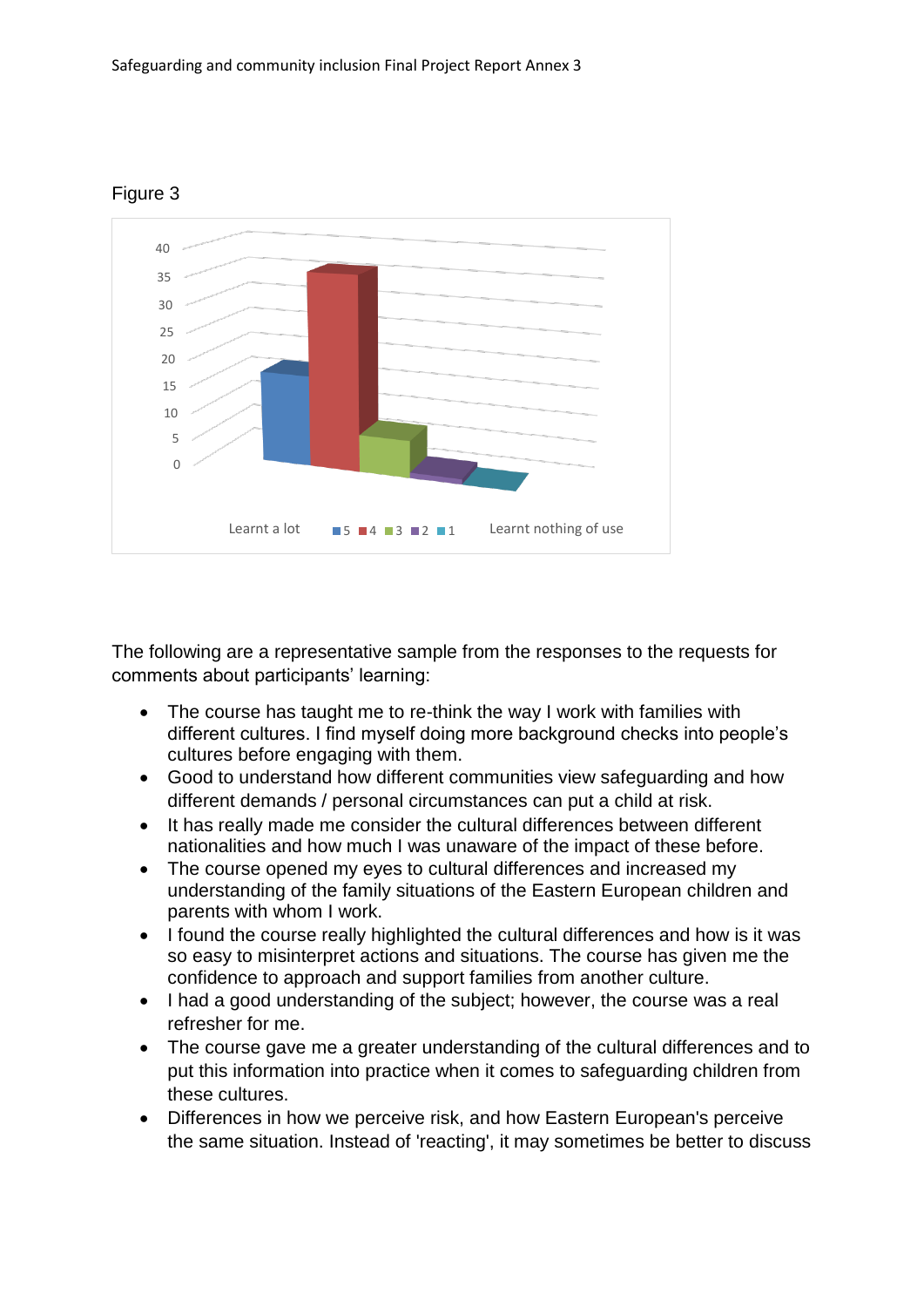the concerns so the situation is understood by both sides, giving opportunity for the situation to be rectified.

- I found this a very informative course; I have been able to take some of this learning back to my organisation to include in our training packages.
- The course gave a good over-view of the relationships needed to be built, differences in culture and lifestyles. And where the people come from geographically, as with all foster children it is important not to have any preconceived ideas as to how they should behave, nor to make judgements.
- I recognised the importance of learning as much as possible about the cultural differences of different nationalities in order to help people reach their full potential
- Very well presented and very useful information. Lots of skills learnt which will enable me to work better with different families.
- I have been hoping for training like this for years and it is the first time a course I have attended has delivered.
- It was particularly good to focus on one culture (that of Eastern Europeans). This enabled a more in depth understanding of values, belief systems and how this affects parenting and engagement with services. The more generic the training the more diluted the learning.
- Felt this was obviously aligned only to the pilot & so focus was on Lithuanian culture. That was useful but would have appreciated a wider focus.
- Due to the trainers' competence and knowledge and the good mixture of delegates I learnt a lot from everyone present.
- Learnt more about these families and their expectations of living in the UK

Participants were asked about the relevance of the course to their current job role. One response identified that it was not relevant, however, this person identified that they have found value from the course "I currently do not work with any Eastern European families but have been able to apply some of the skills to my work with unaccompanied minors."

| <b>RELEVANCE</b> – To what extent was the course relevant to<br>your job? |    |    |   |   |                                  |
|---------------------------------------------------------------------------|----|----|---|---|----------------------------------|
|                                                                           | 5  |    | 3 | 2 |                                  |
| <b>Really</b><br>relevant                                                 | 36 | 19 | 5 | 0 | <b>Not</b><br>relevant<br>at all |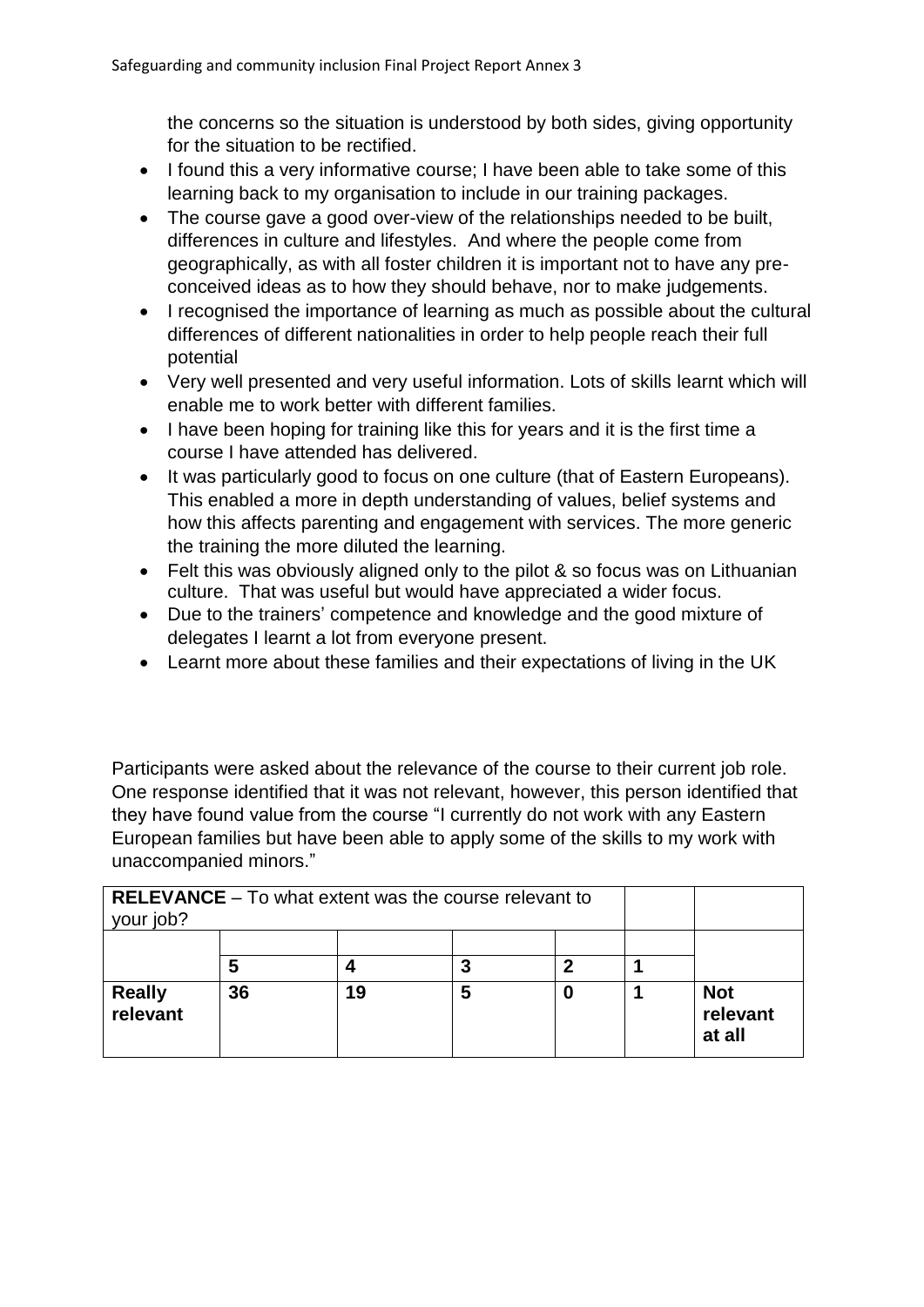



## **Comments**

More mindful of parenting styles and beliefs regarding supervision.

We work with a really diverse group of clients so the course was good.

I am a family support practitioner and we have families in our area from many different cultures, having an understanding of the way they may think with regards to family values will help me to be more mindful when it comes to safeguarding.

Eastern European community within the area which hasn't always been easy to communicate with due to language and sometimes workers prejudices and preconceived thoughts.

As lead nurse for Safeguarding Children this was extremely relevant to my role.

In our role as foster cares we are thinking of offering places to refugees, trafficked children and adults Understanding the cultures and religions of any person placed is vital if we are to help them to properly integrate with ours. The course gave us a good insight into this and how to begin to apply the skills needed.

As a Foster carer of 34 years who is thinking of moving into different areas this course was very relevant in our changing world.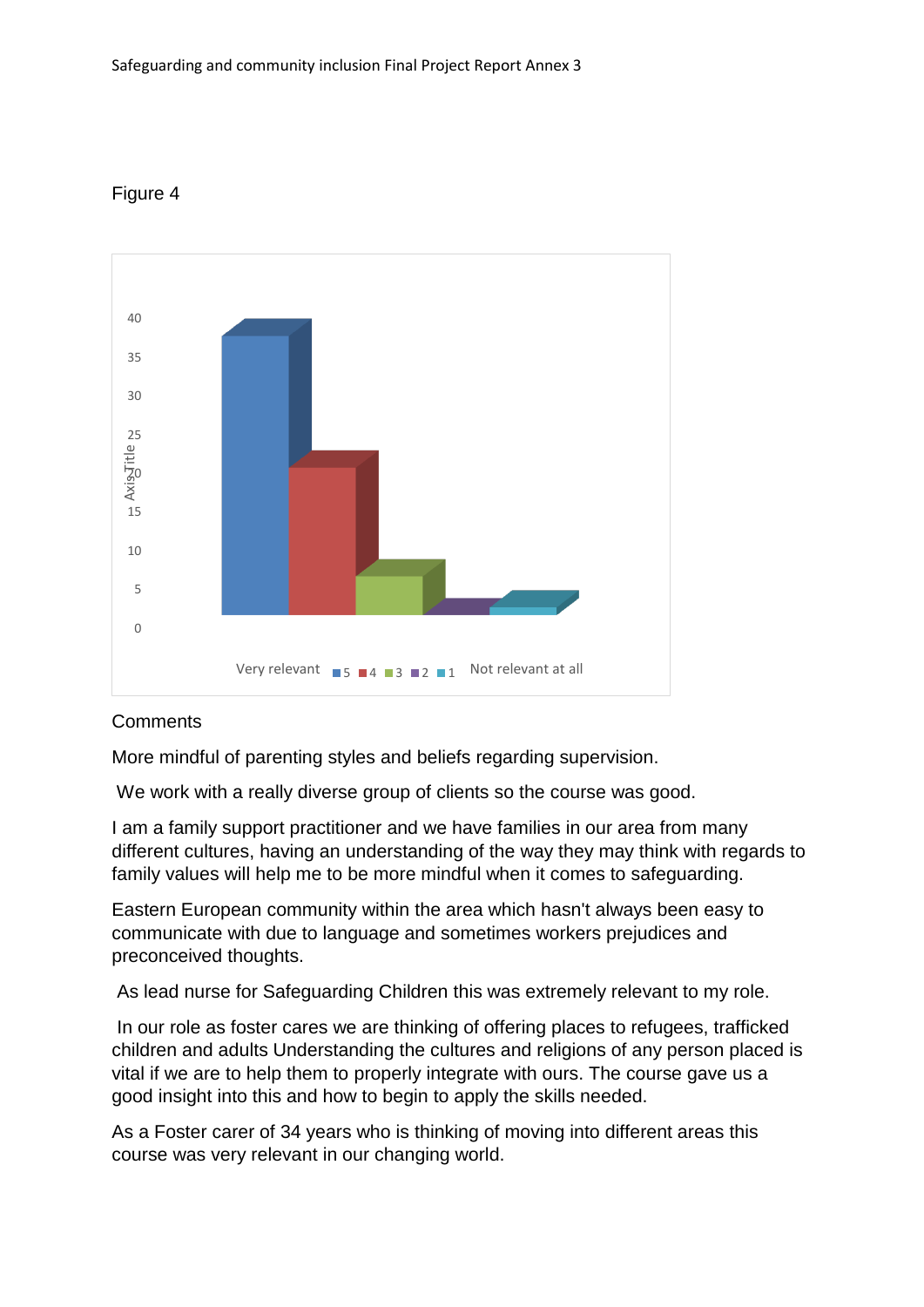We have a lot of EAL students in our school and this course highlighted some of the issues we have with them.

I am new to this position and I found the course very useful.

Early Help Team in West Norfolk where there are a considerable number of EE migrant families. Helpful in terms of understanding how they might perceive services and how we might best engage this group.

I am currently working with children and families from multi-cultural and who have diverse ethnicities.

The specific aspects of how different cultures view childcare was particularly beneficial

It is important that cultural competence is embedded in all training that I deliver to staff.

As recruiting Foster Carers from ethnic and minority communities is a priority for Fostering the insight given was incredibly useful.

| <b>CULTURAL COMPETENCE - To what extent has this course supported your work</b><br>with eastern European migrant families? |    |    |    |  |  |                                   |
|----------------------------------------------------------------------------------------------------------------------------|----|----|----|--|--|-----------------------------------|
|                                                                                                                            |    |    |    |  |  |                                   |
| <b>Really</b><br><b>Supported</b>                                                                                          | 19 | 25 | 13 |  |  | <b>Not</b><br>supported<br>at all |

Figure 5

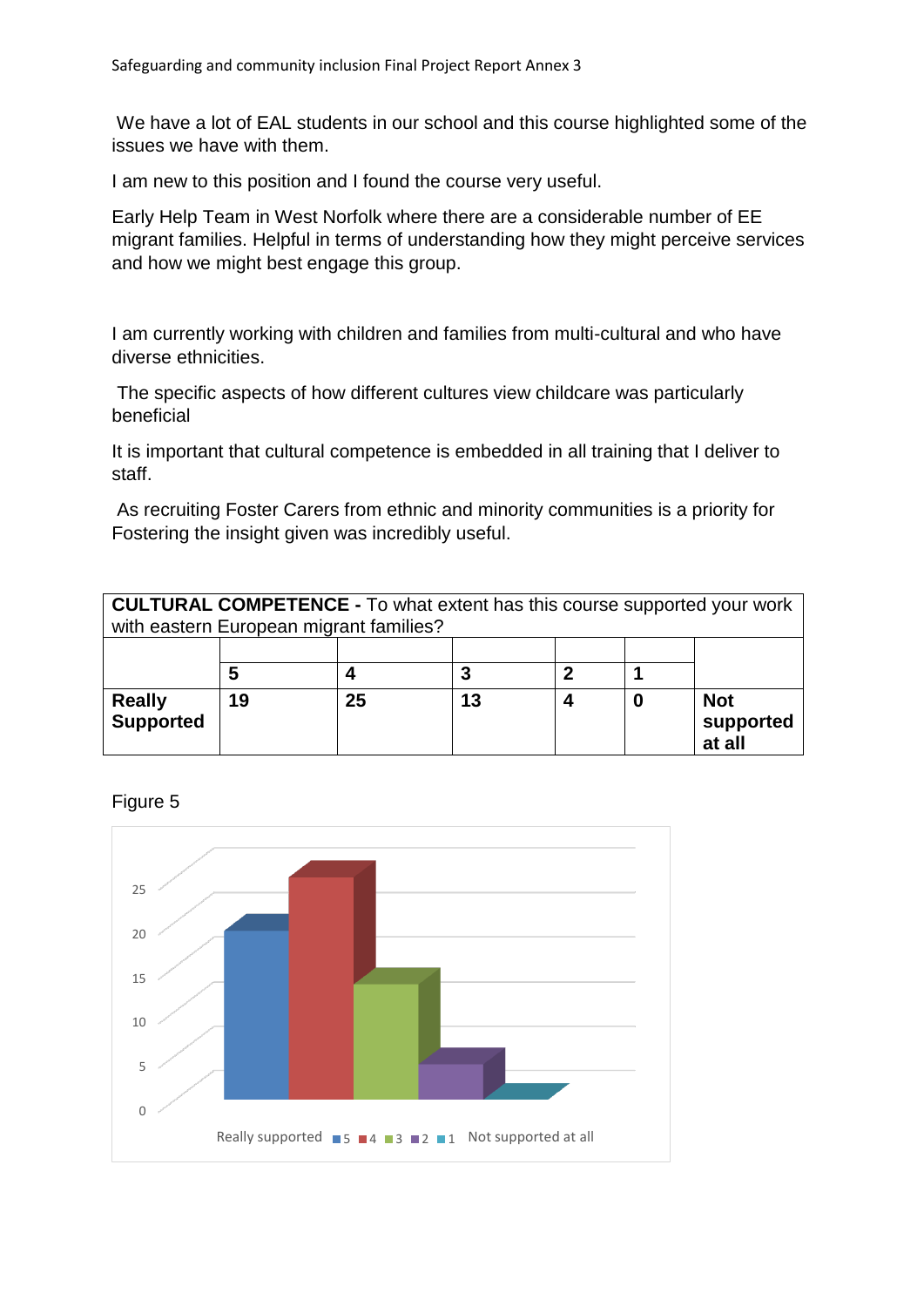#### Awareness of cultural differences

Easier now to consider cultural differences when making safeguarding decisions.

This is marked low as we have not yet begun to work with the migrant families. The course has though given us a good insight into the challenges ahead.

This does not apply at the moment but may well do in the future

I do not work directly with the families and children who visit our hospital, however I have been able to embed some of this knowledge into the training we provide inhouse.

I currently do not work with any families from Eastern Europe

It made me realise that we need to work more closely with the families to try and understand their difficulties.

Extremely useful, it has given me a good understanding of the culture.

Understanding and knowledge does not always lead to the desired outcome. It helps to understand this particular service user group and be more creative in how we attempt to engage. There is a lot to learn still about how we can ensure integration into group courses (such as parenting courses) as use of interpreter would affect the group dynamic and make integration difficult. It does help to consider how we plan for these children.

It was powerful to see the video of young people talking about their experiences and there is learning from this when undertaking direct work.

I'm not currently working with any families but in the future im sure the knowledge i have gained will be extremely helpful

Understand how these families see and expect their children to behave, learn and manage in a way that is in line with parent and carers own cultural backgrounds.

I am more understanding and also aware of financial constraints they may have living and working here

Whilst I now have a better understanding, I believe there is still a very long journey ahead. There are still many misunderstandings and differences that cannot be addressed through a meeting of a very small groups of individuals

Given me an insight and a resource to help me engage and understand the values and beliefs that might be informing an Eastern European interested in fostering and possibly avoid misunderstandings.

E. Where possible, with your Line Manager, jointly assess your levels of knowledge, confidence, and skills to engage effectively with migrant families from Eastern Europe after this training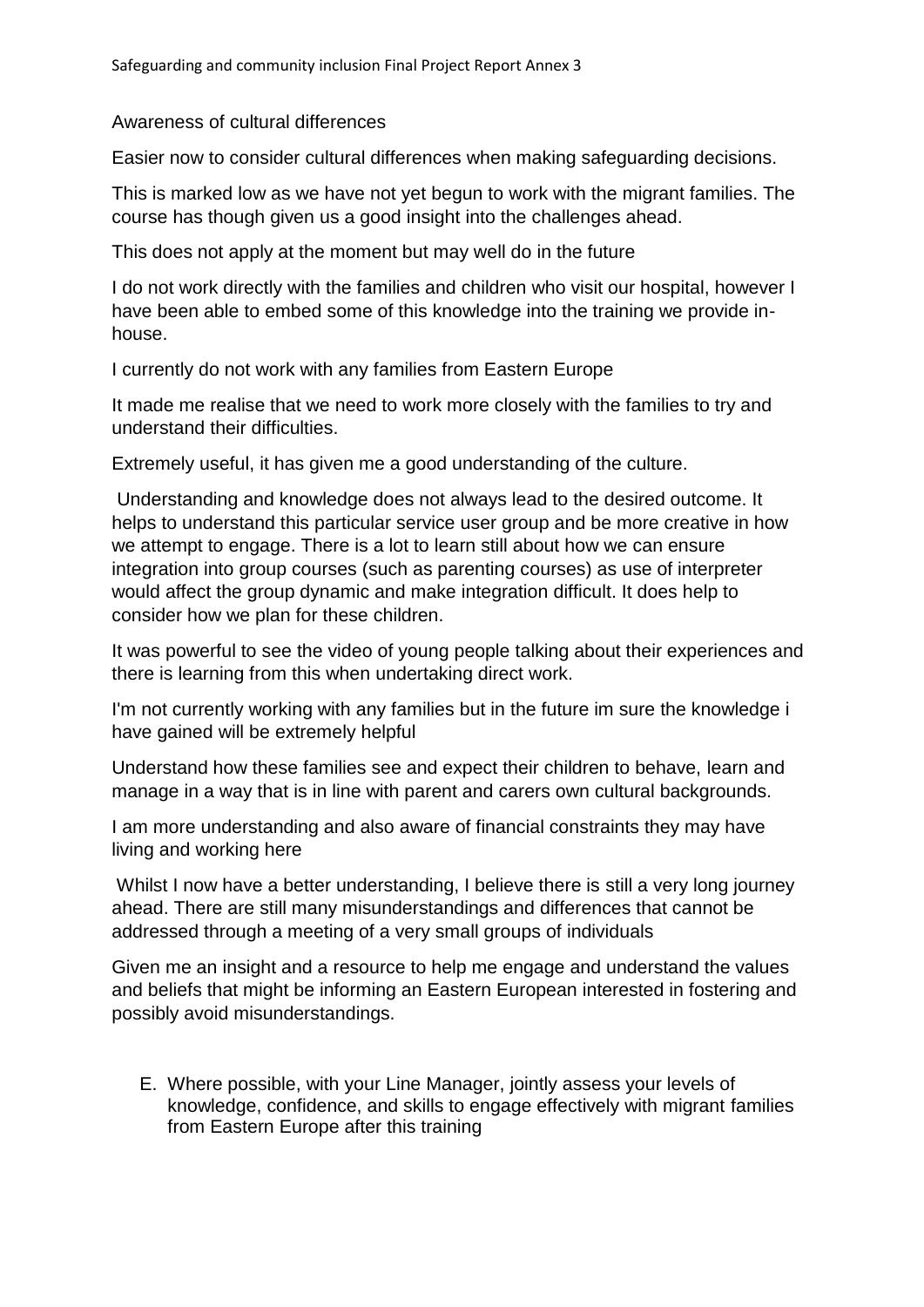|                   | <b>Improved Significantly</b> | Improved a bit | Not changed |
|-------------------|-------------------------------|----------------|-------------|
| <b>Confidence</b> | 18                            | 38             | 5           |
| Knowledge         | 34                            | 26             |             |
| <b>Skills</b>     | 17                            | 39             | 5           |

#### Figure 6



As a trainer it is disappointing to get a response to say that the training has not had an impact, but on further investigation this would appear that this is misleading in this case. The one respondent who identified that there was no change in their confidence, knowledge and skills identified that they do not work with families, however, they went on to say that they are applying the skills learnt from the course in their practice: "I currently do not work with any Eastern European families but have been able to apply some of the skills to my work with unaccompanied minors." Those who identified that their knowledge had changed but not their confidence and skills identified that they were not currently working with eastern European families and therefore were not able to identify a change.

#### **Comments**

I am currently working with the other member of staff who attended the course with me to see what else we can do to ensure that we have a closer relationship and better understanding of our Eastern European Families.